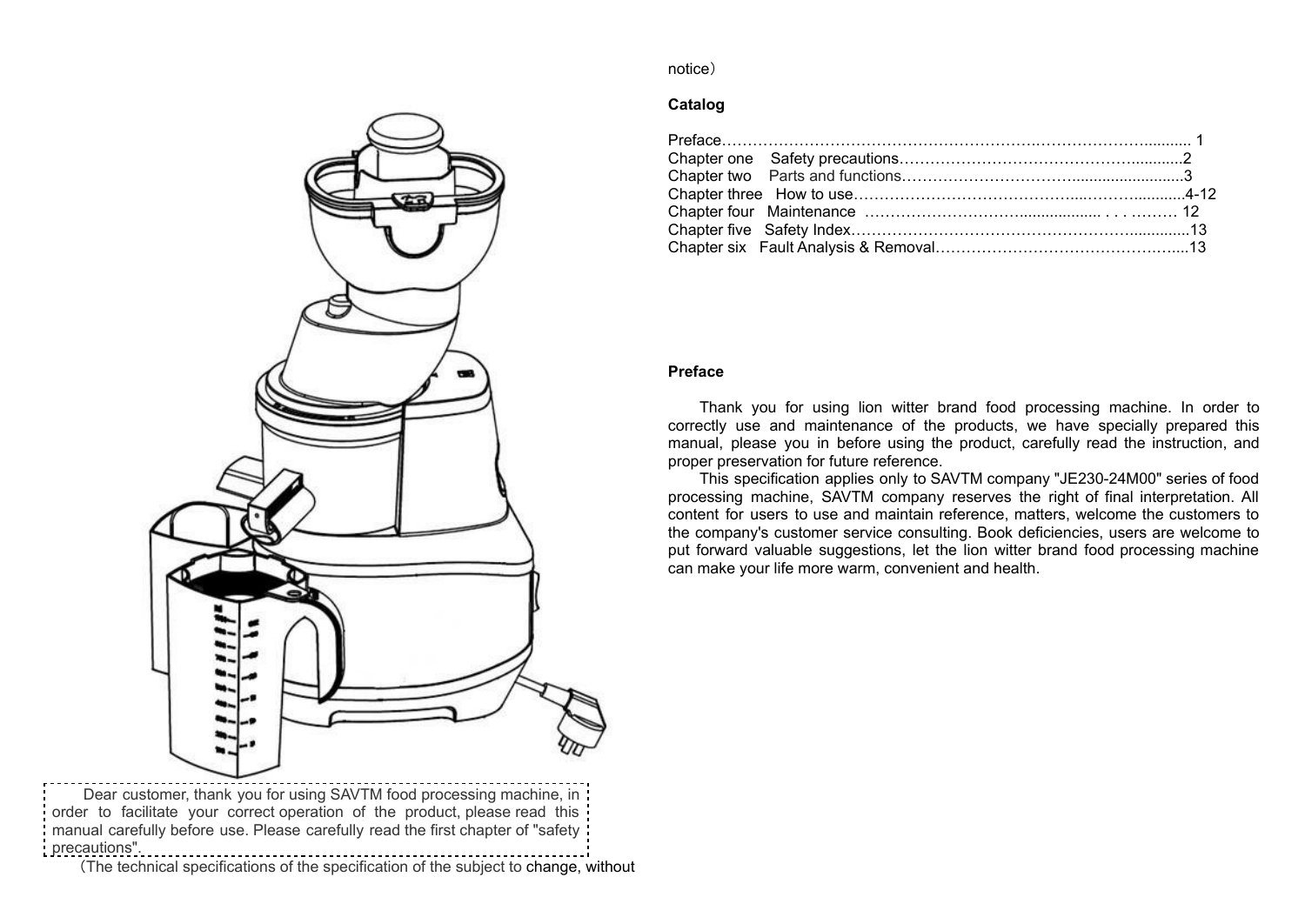#### **Chapter one Safety precautions**

- 1. The input voltage is 220-240 V  $\sim$  50Hz, please confirm before use;
- 2.This product belongs to the Y connection; if the supply cord is damaged, to avoid danger, by the manufacturer or its repair department or similar full-time staff to be replaced;
- 3.Product such as the need to repair, please contact our customer service department, or directly to the company designated repair repair, do not self demolition, to avoid danger;
- 4.Before any part removed, install or adjust the product, please be sure to disconnect the power supply;
- 5.Before use, please check the power cord, plug, juicing network, screw and other parts are damaged, if found damaged please stop using the product, please contact our customer service department, do not disassemble repair, in order to avoid danger;
- 6.The power supply is switched on before, please ensure that the detachable parts installed in place, and the container must be fully tighten the cover container, happen to avoid product work juice leakage, the container cover off the abnormal;
- 7.Products with intelligent protection components, due to too much power to stop working after the automatic protection will products used in the process, the need to continue to use please wait for 1 minutes can restart, this method is advantageous to extending the service life of the product;
- 8.Products in the process of work, if there is overload or blockage, will stop automatically restart, if still locked rotor, it is recommended to clean the feeding barrel ingredients, continue to use;
- 9.Food should be cut into small pieces, to be placed in the feeding cylinder is appropriate; nuclear, hard seed, thick skin or shell ingredients, please remove it after processing;
- 10.This product is not suitable for pressing too hard, fibers more ingredients, such as ice, coconut, sugar cane juice, such food is easy to get stuck, slag, lead to the damage of components, thus affecting the service life of the product;
- 11.Add ingredients, pushing the ingredients of the force is not too big, to just can be cut into the appropriate ingredients;
- 12.Products work, is prohibited in the feed inlet, to prevent harm; it is prohibited to use any object instead of pushing rod to push the material to prevent the object into contact with a screw member, so that the product is damaged, especially the elderly and children;

13.While working, it is strictly prohibited to eye close to the material inlet, to prevent accidents;

- 14.The various parts of the products are not allowed to use the microwave oven disinfection, to avoid thermal deformation damage. Contact with food related parts materials comply with food grade certification requirements, clean, sanitary, reliable;
- 15.Some ingredients in the pressed after filtering net component, screw, a

container cover and other accessories may stain, belongs to the normal phenomenon, does not affect the consumption of dyeing, healthy;

- 16.Do not put the body into the water or other liquid, nor rinse in water or other liquids; each component is strictly prohibited high temperature above 60 DEG cleaning.
- 17.Do not use steel wool, abrasive cleaning agents or corrosive liquids (e.g. petrol or acetone to clean the product);
- 18.The product should be stored to the reach of children. Do not let the body is not perfect, sensory or mental disorder or lack of experience with and knowledge of the people (including children) to use or play with the products;
- 19.Do not use this product to any component in the dishwasher;
- 20.This product is only suitable for family use;
- 21.This product components do not heat;

22.This product is a class I appliances, socket ground must be kept in good grounding.

**Chapter two Parts and functions**

**Juicer parts**: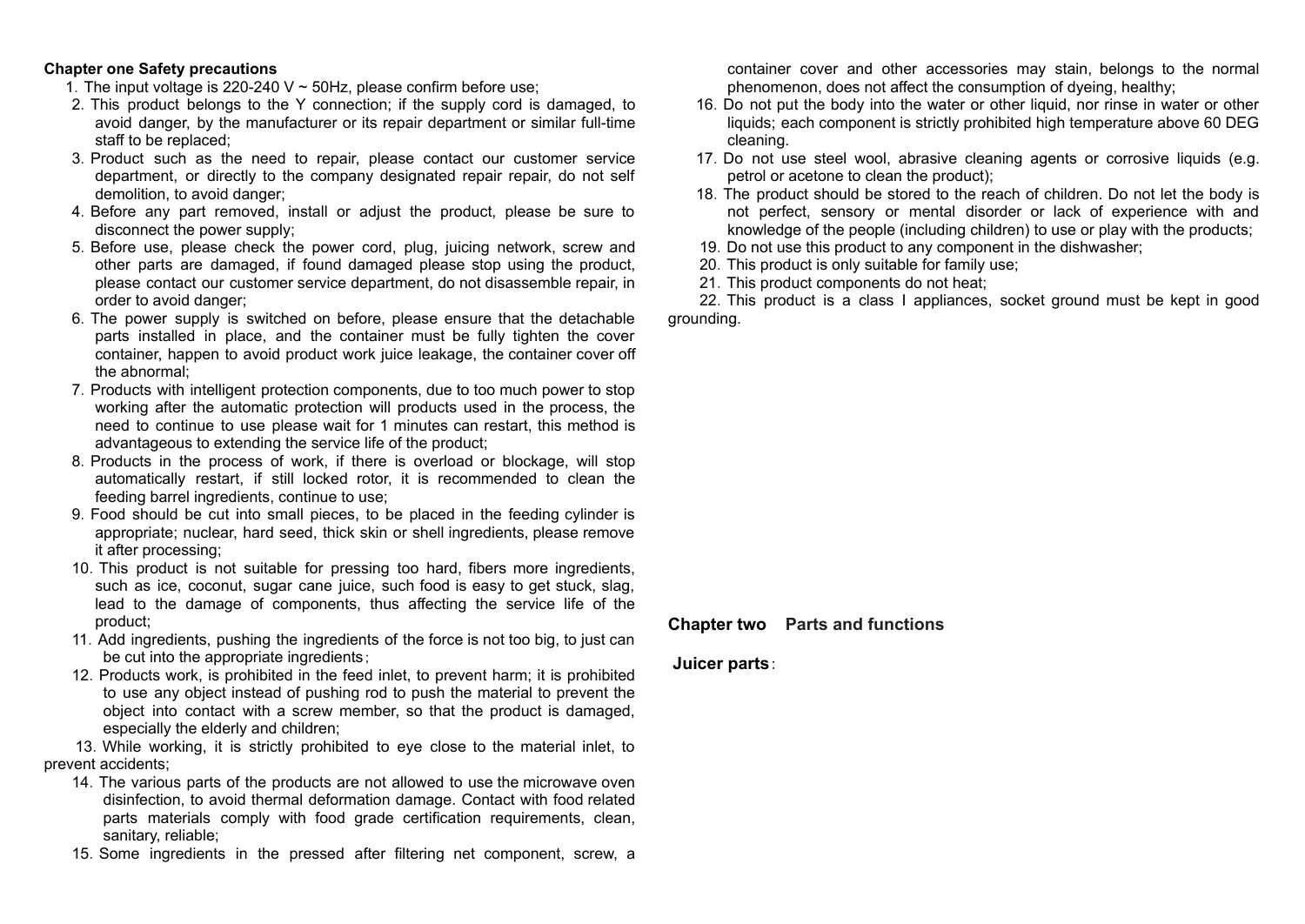

#### **Parts name and function:**

| NO. | Part name  | Function                                                                           |  |
|-----|------------|------------------------------------------------------------------------------------|--|
|     | Dust proof | Cover the juice cup assembly, prevent the<br>dust in under the condition of no use |  |

| $\overline{2}$ | pusher                              | Slowly push the ingredients for.                                                                                                                                      |  |
|----------------|-------------------------------------|-----------------------------------------------------------------------------------------------------------------------------------------------------------------------|--|
| 3              | Feeding<br>cylinder                 | The main components of the juice, is provided<br>at the top of the feeding port, used for placing<br>food.                                                            |  |
| 4              | <b>Screw</b>                        | Squeeze juice of the major component.                                                                                                                                 |  |
| 5              | filter<br>component                 | The main components of the juice, the juice,<br>slag separation, and the cleaning vessel and<br>the filtering net bracket on the juice and<br>slag.(with small holes) |  |
| 6              | Container                           | The main components of juicing.                                                                                                                                       |  |
| $\overline{7}$ | juice mouth                         | Pull-out type so that the juice from the juice<br>outlet or blocked                                                                                                   |  |
| 8              | Fruit<br>residue<br>screen<br>cover | Filtration mouth and out of juice                                                                                                                                     |  |
| 9              | Juice cup                           | Holding the mouth and out the juice juice                                                                                                                             |  |
| 10             | Host                                | The key parts of the main shell, motor,<br>providing power.                                                                                                           |  |
| 11             | <b>Brush</b>                        | Brush away the residual slag mouth                                                                                                                                    |  |
| 12             | slag<br>receiving<br>cup            | Containing fruit slag out of his mouth.                                                                                                                               |  |

## **Chapter Three How to use**

**In the first before using the product, please wash thoroughly and food contact parts (see Chapter fourth for maintenance and maintenance ")**

**Key operation: (the product is provided with a protective switch, do not cover the lid, the product can't work.)**



Button "ON":Press it, product began to work. If you want to stop, press Button "REV", Make the switch back to the "OFF" position.

Button "REV":Press it and hold, when it slag and stall. Screw began to reverse. Release the button and press Button "ON", it go back to normal work.

## **One**、 **How to use**

**Please install and use the product according to the following procedure**: **Juice function (Demolition method is the reverse order of the assembly method)**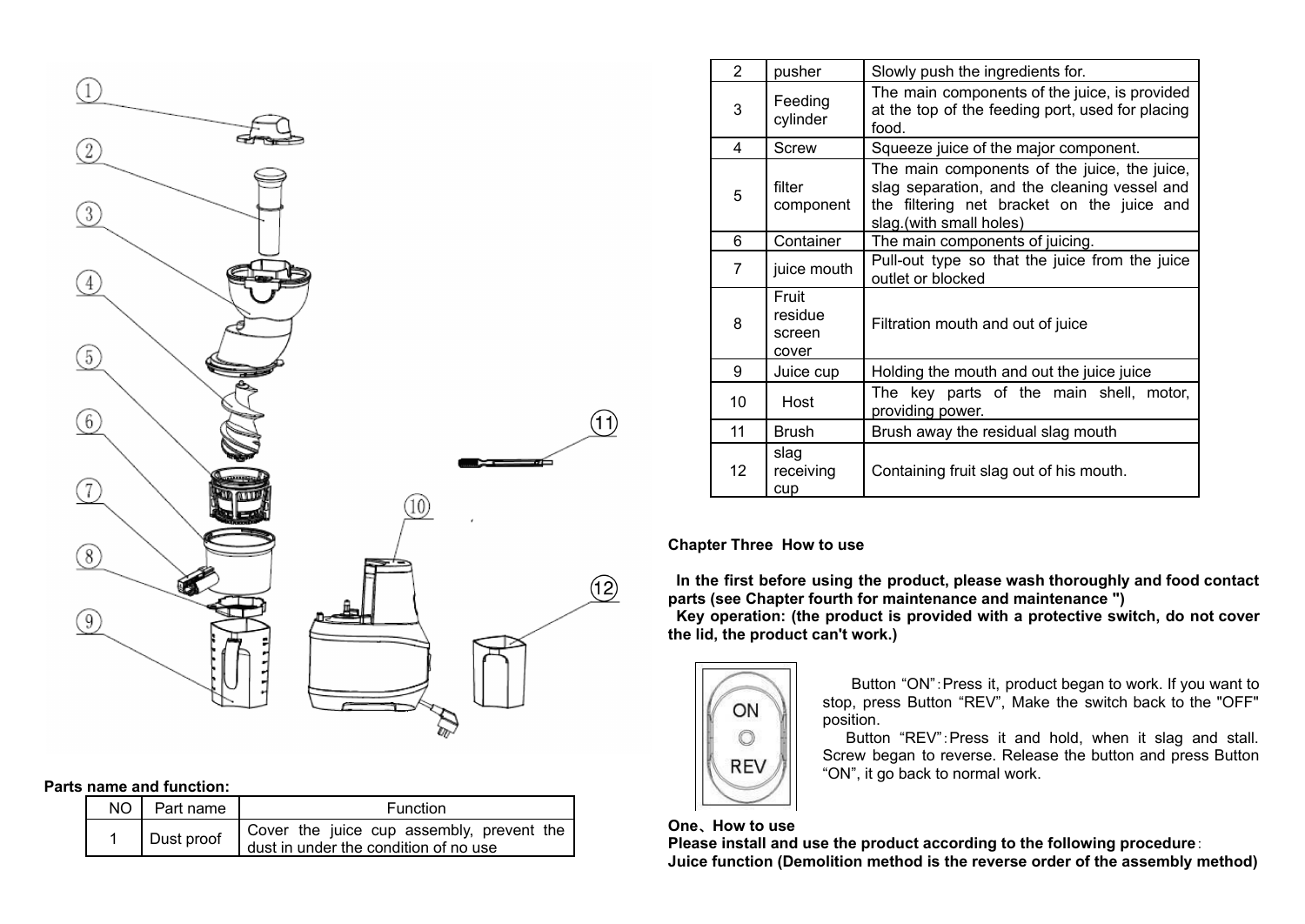Confirm the bottom of silicone plug is installed before installing the juicer container. If not, the juice will flow out or the juice rate will be reduced.

1. Align the three holes on the juice cup with the three bulges on the base of host, put the juicer container on the host.



2.Install filter components (the triangle mark on the filter must be aligned with the one on the juice container)



4.Align the triangle on the lid with the unlock mark on the juice container, then clockwise rotate it,

align the triangle with the lock mark, that is completely locked. Otherwise it is unlocked.



Arrow is at the top of the filter holder, the arrow is relatively small, look for it carefully.

3.Align juice screw with the center of filter bracket, then rotate and insert it. **·**Filter bracket and screw shaft without the correct installation, will not be able to cover the lid on



5. Put cup on the both sides of juice mouth and slag door, put pusher on. **·Do not put a spoon, chopsticks and other things into the inlet**



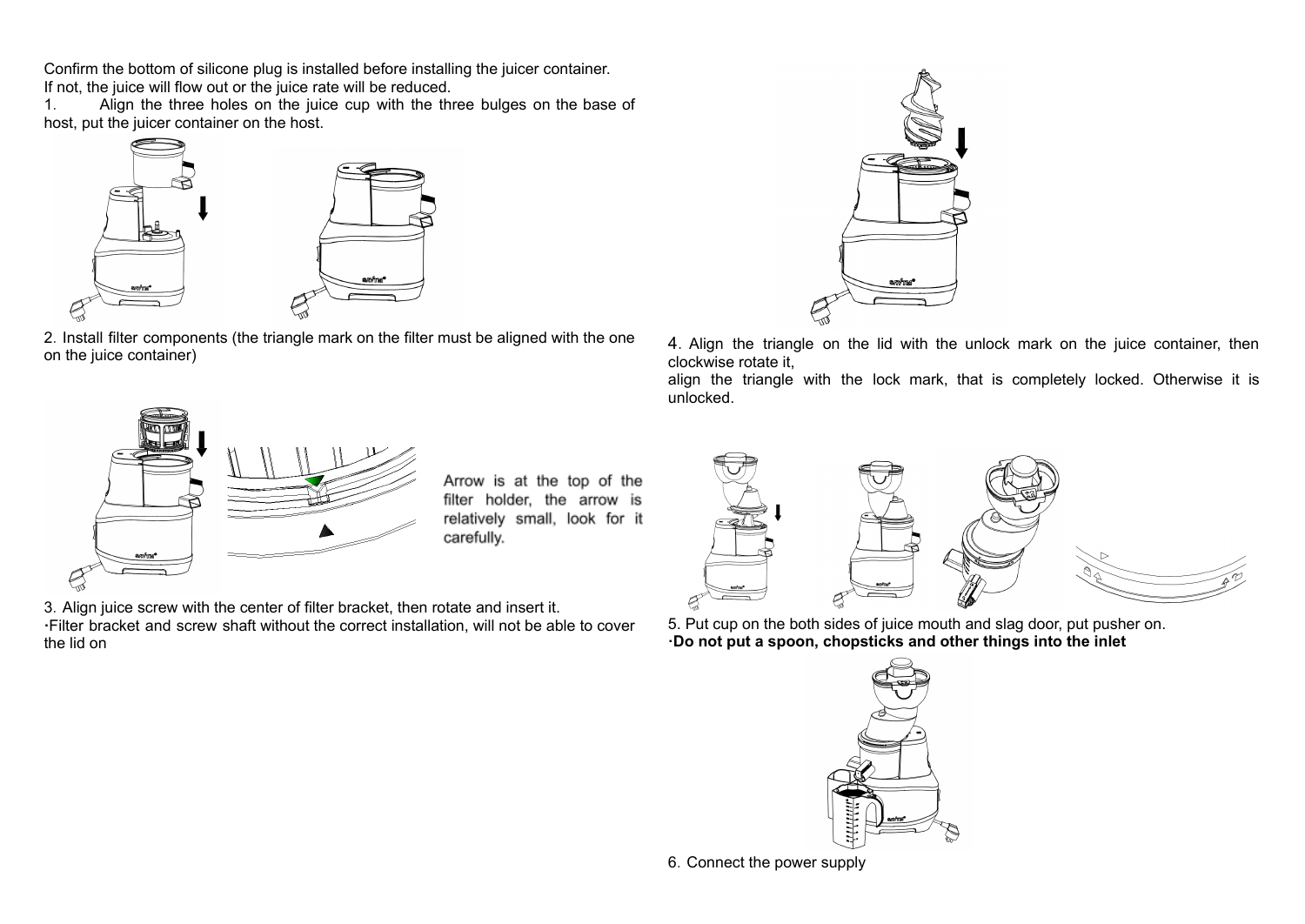

Button "ON":Press it, product began to work. If you want to stop, press Button "REV", Make the switch back to the "OFF" position.

Button "REV":Press it and hold, when it slag and stall. Screw began to reverse. Release the button and press Button "ON", it go back to normal work.

7.Wash the ingredients and cut into the inlet size, put them on the tray

- **·Cut the spinach into small pieces before squeezing, and proper control the feed rate**
- **·Remove the nucleus,hard seeds, thick or crust of the ingredients before squeezing**

**·Choose the appropriate ingredients**,**see "Chapter III How to use" Section Two**

- 8.Put the ingredients into the feed inlet, push them with pusher.
	- **·Open the button up, when squeeze apples or ingredients bigger than feed inlet, than put the ingredients into the feed inlet and flip into juice container**

Open the button up

**·Shut down the button, and lock swivel bracket when squeeze small volume of fruits such as**

**tomatoes, small orange, peeled pomegranate etc., then put the ingredients into feed inlet.**

Shut down the button

9. Press Button "ON/OFF" when food is processed and no more juice flow out. After the

motor and screw stop completely, take the juice cup away from juice mouth and slag door

**·Juice mouth can adjust the quantity of juice with pull-out and easy to clean**



**·Fresh fruit juice is recommended to drink as soon as possible, exposed to the air a long time, taste and nutritional value will be affected.**

**Chapter Four : Maintenance**

- 1.Close the "Switch" and power off before cleaning
- 2.Cleaning the machine timely after use
- 3. Do not put the product into water or other liquid. Or washed by water or other liquid.
- 4. It should be keep in a dry place and avoid the sunshine
- 5. Make sure the machine is clean and dry before using
- 6. Refer the following dismounting steps before clean

# **Chapter Five: Safety Index**

| Input Voltage                | $220 - 240V$ ~ |
|------------------------------|----------------|
| Power                        | 250W           |
| Frequency                    | 50Hz           |
| Continuous<br>working period | ≤20 Min        |
| Spacing interval             | ≥5 Min         |